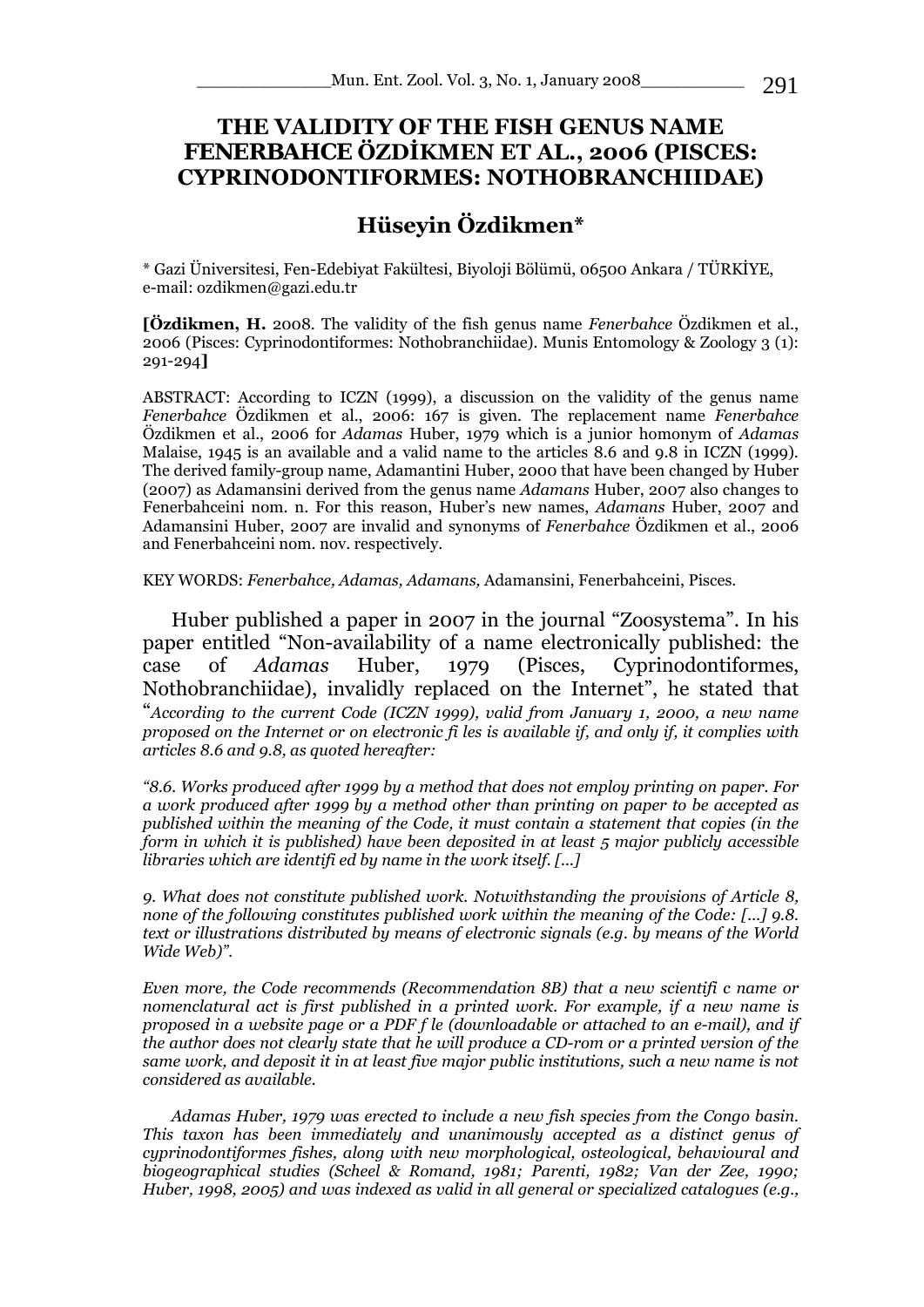*Wildekamp et al., 1986; Wildekamp, 1993; Poll & Gosse, 1995; Eschmeyer, 1998; Huber, 2000; Lazara, 2001; Wildekamp & Van der Zee, 2004). However, Adamas is preoccupied. The name was first published by Malaise (1945), for a genus in Hymenoptera, itself a replacement name for another preoccupied name, Dinax Konow, 1897.* 

*The genus Adamas Malaise, 1945 has been studied recently (Wei, 2004) and considered as valid, with the description of new species from China. Late 2005, a team of scientists from Gazi Üniversitesi, Ankara, Turkey, submitted an article to a brand new inhouse Internet-based magazine, Munis Entomology & Zoology (received September 2005, accepted October 2005) proposing a replacement name Fenerbahce, for Adamas Huber, 1979. This paper was downloadable as a PDF document in the January 2006 issue at http://www.munisentzool.org/ downloads.asp?olay=detay&id=71 (Özdikmen et al. 2006).* 

*As shown above, the name Fenerbahce must be considered an unavailable name, because it has been proposed on the Internet and on electronic files only, in a work that was not intended to be published in a CD-rom or printed version, nor deposited in five public institutions.* 

*Therefore a replacement name must be proposed that complies with the Code. Herein, the name Adamans n. nom. is proposed as a substitute generic name for Adamas Huber, 1979. The type species remains Adamas formosus Huber, 1979. The selection of the new name, with a spelling very close to the previous name, has been guided by conservative principles because the previous name was very well accepted and used in publications.* 

*The family-group name Adamantini Huber, 2000 proposed for the family level taxon containing Adamas is also invalid, according to Article 39 of the Code: "The name of a family-group taxon is invalid if the name of its type genus is a junior homonym or has been totally or partially suppressed [...] by the Commission. If that family-group name is in use it must be replaced either by the next oldest available name from among its synonyms [...], including the names of its subordinate family-group taxa, or, if there is no such synonym, by a new name based on the valid name (whether a synonym or a new replacement name (nomen novum)) of the former type genus".* 

*Then, because of a lack of synonyms and because the stem of Adamans, Adamant-, remains the same as for the preoccupied name, the new name Adamansini n. nom. is here proposed".* 

Consequently, Huber (2007) would be right, if the journal "Munis Entomology and Zoology (MEZ)" was published only electronically under the articles 8.6 and 9.8 (ICZN, 1999).

Munis Entomology & Zoology (MEZ) is a printed journal available in two formats: print and electronic. This journal is only distributed as printed versions to approximately 100 museums, research institutes and libraries worldwide including at least five major public institutions. Also MEZ is indexed Zoological Record, Biosis Preview, Biological Abstract etc. So MEZ is acceptable and available journal to the ICZN.

Everybody knows that everyone can reach the online version of journals easily. We prefer to publish the online version of MEZ in addition to the printed version because of only this reason.

Under this circumtances, the replacement name *Fenerbahce* Özdikmen et al., 2006 for *Adamas* Huber, 1979 which is a junior homonym of *Adamas* Malaise, 1945 is an available and a valid name to the articles 8.6 and 9.8 in ICZN (1999). The derived family-group name, Adamantini Huber, 2000 that have been changed by Huber (2007) as Adamansini derived from the genus name *Adamans* Huber, 2007 also changes to Fenerbahceini **nom. n.** 

Finally, Özdikmen et al. (2006)'s paper on Adamas Huber, 1979 is not ethical but is available to the ICZN.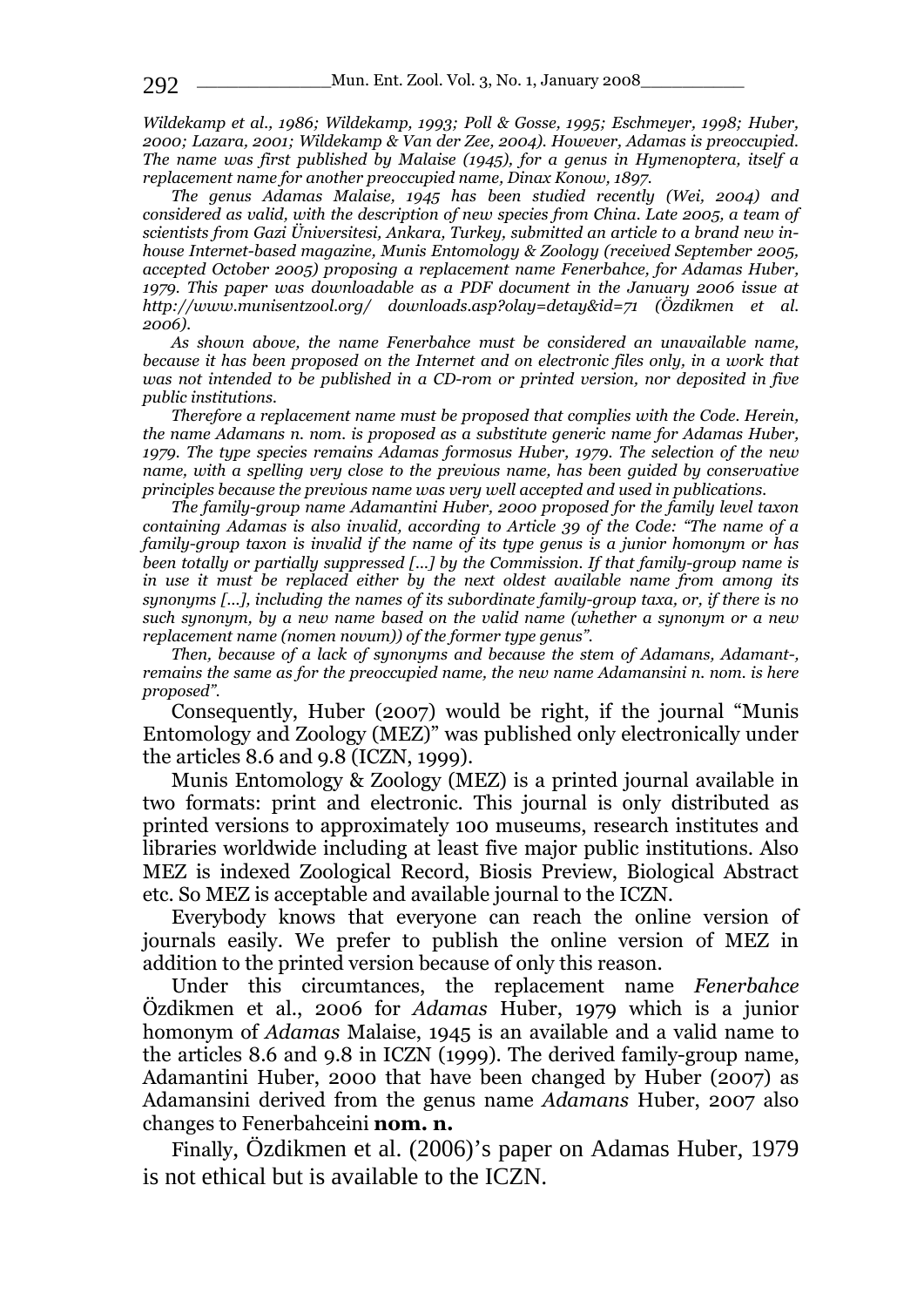For this reason, Huber's new names, *Adamans* Huber, 2007 and Adamansini Huber, 2007 are invalid as synonyms of *Fenerbahce* Özdikmen et al., 2006 and Fenerbahceini **nom. nov.** respectively.

As seen below, Eschmeyer (2007) also accepted *Fenerbahce* Özdikmen et al., 2006 as a valid genus name.

*Adamans Huber, 2007: 211. Masc. Adamas formosus Huber, 1979. Type by being a replacement name. Replacement name for Adamas Huber, 1979, preoccupied by Adamas Malaise, 1945 in Hymenoptera; replaced earlier by Fenerbahce Özdikmen et al., 2006; see account of Fenerbahce. •Synonym of Fenerbahce Özdikmen, Polat, Yılmaz & Yazıcıoğlu, 2006. Nothobranchiidae.* 

*Adamas Huber, 1979: 6. Masc. Adamas formosus Huber, 1979. Type by monotypy. Also appeared in Huber, 1979. Preoccupied by Adamas Malaise, 1945 in Hymenoptera, replaced by Fenerbahce Özdikmen, Polat, Yılmaz & Yazıcıoğlu, 2006 and by Adamas Huber, 2007. Fenerbahce appeared in a journal with 2 formats -- print and electronic. Therefore Fenerbahce is available and appeared before Adamans Huber, 2007. •Valid as Adamas Huber, 1979 -- (Parenti, 1981: 479, Wildekamp et al., 1986: 195, Wildekamp, 1993: 11, Poll & Gosse, 1995: 215, Lazara, 2001: 1, Huber, 2005: 14). •Synonym of Fenerbahce (Özdikmen et al., 2006: 167). Nothobranchiidae.* 

*Fenerbahce Özdikmen, Polat, Yılmaz & Yazıcıoğlu, 2006: 167. Masc. Adamas formosus Huber, 1979. Type by being a replacement name. Replacement for Adamas Huber, 1979, preoccupied. Fenerbahce regarded as unavailable by Huber, 2006: 211 who provided the replacement name Adamans. But correspondence with Dr. Özdikmen revealed that Fenerbahce appeared in a journal with both a print format and an electronic presentation; therefore Fenerbahce is available and is the valid name. •Valid as Fenerbahce Özdikmen, Polat, Yılmaz & Yazıcıoğlu, 2006. Nothobranchiidae.* 

*formosus, Adamas Huber, 1979: 6, Figs. 1-3 [Rev. Fr. Aquariol. v. 6 (no. 1)]. In front of Ntokou village near the banks of Likouala-Mossaka R., Republic of the Congo. Holotype: MNHN 1979-199. Paratypes: MNHN 1979-0200 to 0202 (4, 6, 6). An English translation appeared as Huber, 1979: 166. Fenerbahce is the valid name, contrary to Huber, 2007 - see account of Fenerbahce. •Valid as Adamas formosus Huber, 1979 -- (Wildekamp et al., 1986: 195, Wildekamp, 1993: 12, Poll & Gosse, 1995: 215, Lazara, 2001: 1). •Valid as Adamans formosus (Huber, 1979) -- (Huber, 2007: 211). •Valid as Fenerbahce formosus (Huber, 1979). Nothobranchiidae. Distribution: Central Africa. Habitat: freshwater.*